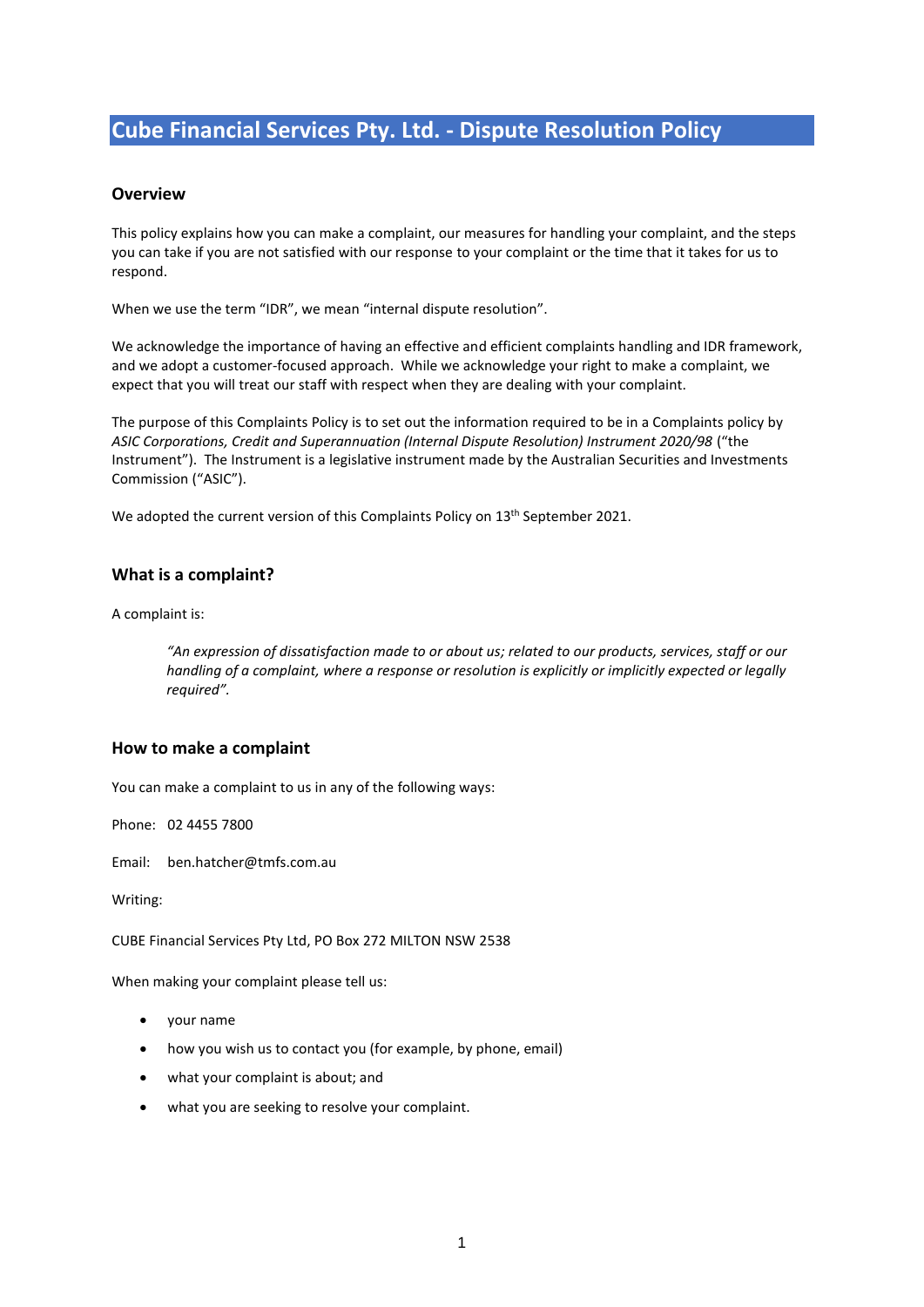# **If you need help to make a complaint**

If you need help to make or manage your complaint, you can appoint someone (for example, a relative or friend) to represent you. Please note that we will need your authority to speak to any representative that you appoint.

We can also help you to fill out forms or express your complaint.

## **How we will deal with your complaint**

## *Acknowledgement*

We will acknowledge receipt of your complaint and try to resolve it as quickly as possible.

Generally, where your complaint is made:

- verbally we will acknowledge your complaint in the same manner and, in writing, within one business day, or as soon as practicable;
- in writing by email or via social media, we will acknowledge your complaint, in writing, within one business day or as soon as practicable thereafter.

When acknowledging your complaint, we will also have regard to any preferences you have communicated to us in relation to the way in which you wish for us to communicate with you.

#### *Investigation of your complaint*

If we cannot resolve your complaint immediately, we will need some time to investigate your concerns.

We may also request that you provide us with further information to assist with our investigation.

#### *IDR Response*

We will provide you with our written reasons for the outcome of your complaint ("IDR Response") within the following timeframes where:

- your complaint is not resolved within 5 business days of us receiving your complaint;
- if you request a written response; or
- if your complaint is about a declined insurance claim; the value of an insurance claim or if your complaint is about a decision of a superannuation trustee.

| Standard complaints                                                                              | No later than 30 calendar days after receiving your complaint              |
|--------------------------------------------------------------------------------------------------|----------------------------------------------------------------------------|
| Traditional trustee complaints                                                                   | No later than 45 calendar days after receiving your complaint <sup>1</sup> |
| Superannuation trustee complaints,<br>except for complaints about death<br>benefit distributions | No later than 45 calendar days after receiving your complaint              |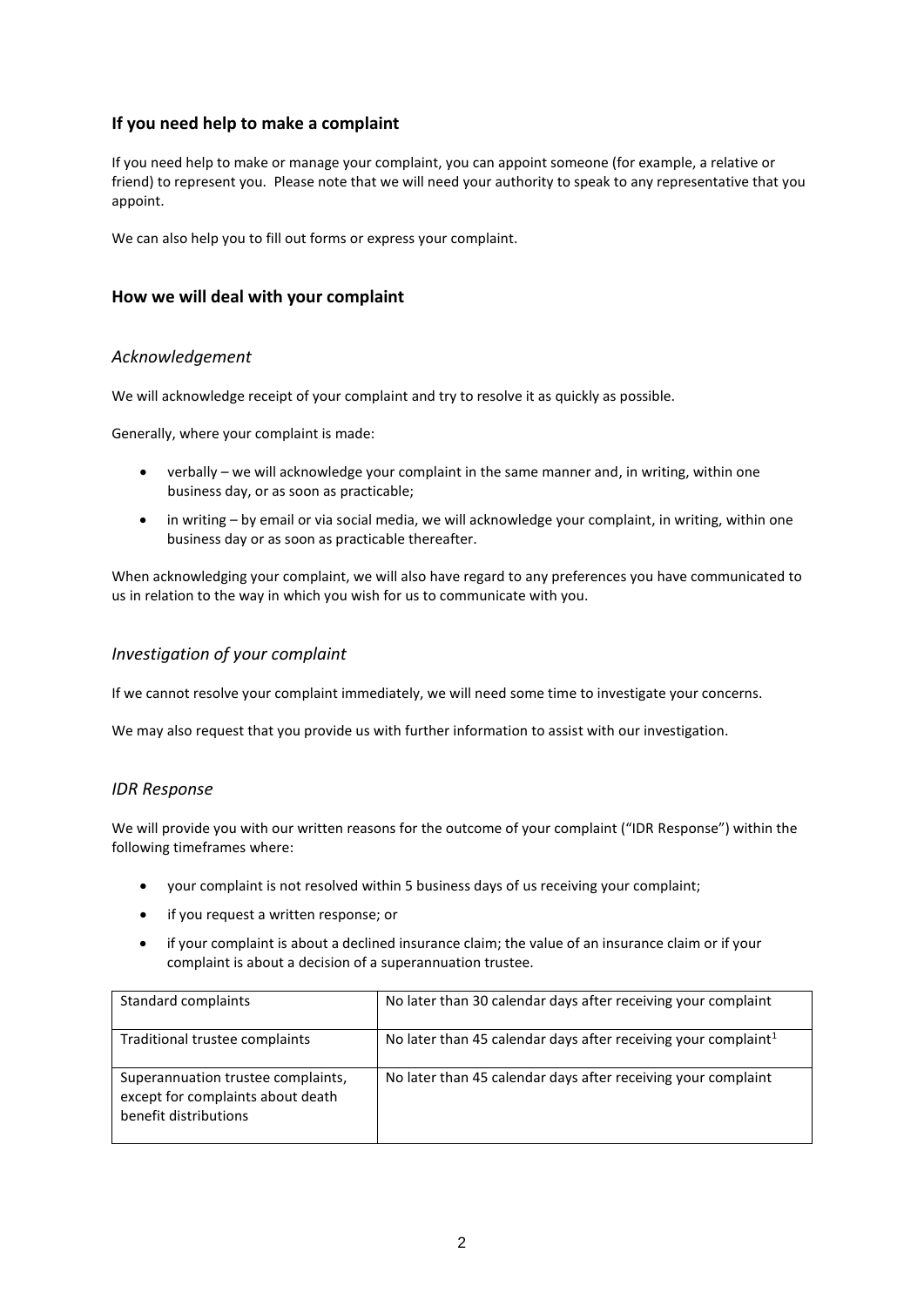| Complaints about superannuation | No later than 90 calendar days after the expiry of the 28-calendar |
|---------------------------------|--------------------------------------------------------------------|
| death benefits                  | day period for objecting to a proposed death benefit distribution  |
|                                 | referred to in section $1056(2)(a)$ of the Act <sup>2</sup>        |
|                                 |                                                                    |

Our IDR Response will also inform you of your right to escalate your complaint to the Australian Financial Complaints Authority (AFCA). AFCA offers a free and independent dispute resolution for financial complaints to individuals and small businesses.

If we reject your complaint (whether in full or in part), our IDR Response will:

- identify and address the issues you raised in your complaint;
- set out our findings on the material questions of fact raised in your complaint, making reference to the relevant supporting information; and
- provide a sufficient level of detail in order for you to understand the reasons for our decision so that you can decide whether to escalate the complaint to AFCA or another forum.

We are not required to provide you with an IDR Response if:

- your complaint is resolved to your complete satisfaction within 5 business days and you have not requested an IDR Response; or
- within 5 business days of receiving your complaint, we have given you an explanation and/or apology in circumstances where we cannot take any further action to reasonably address your complaint.

#### *Delay in providing an IDR Response*

If we are not able to provide our IDR Response to you on time because your complaint is complex or because of circumstances beyond our control, we will write to you to explain the reasons for the delay, and inform you of your right to complain to AFCA and provide you with AFCA's contact details.

## **Escalating your complaint**

If you are not satisfied with our response to your complaint, you can escalate your complaint to AFCA.